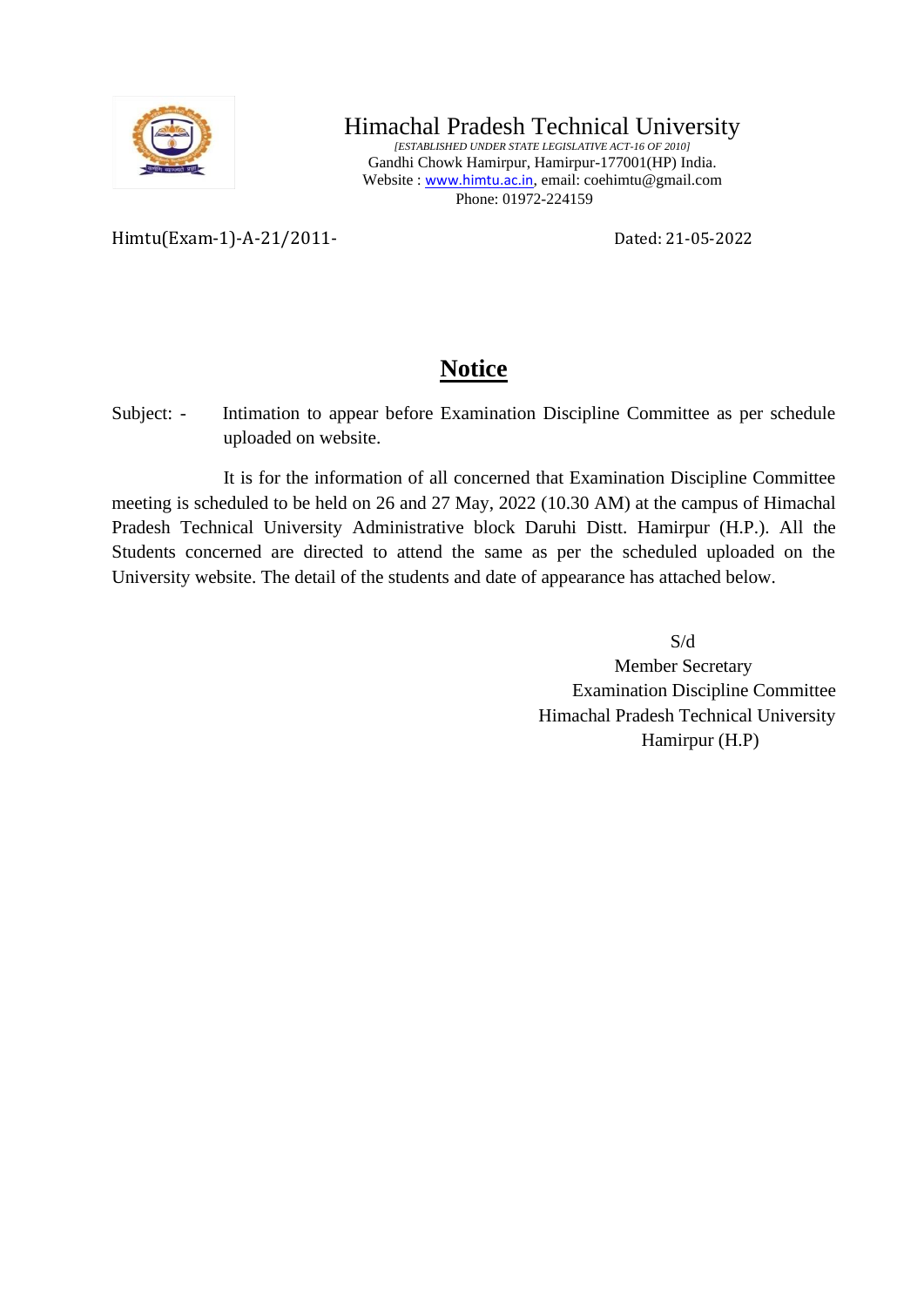| The Detail of the U.M.C. students' examination held in the month of Feb./March 2022 in all<br>courses |             |                                                |                                  |                                                      |      |                |                |                                                                     |                       |
|-------------------------------------------------------------------------------------------------------|-------------|------------------------------------------------|----------------------------------|------------------------------------------------------|------|----------------|----------------|---------------------------------------------------------------------|-----------------------|
| Sr.<br>No.                                                                                            | Roll No.    | <b>Name</b>                                    | <b>Father</b><br><b>Name</b>     | <b>Centre Name</b>                                   | Sem. | Course         | Paper<br>Code  | <b>Subject Name</b>                                                 | Date of<br>Appearance |
| $\mathbf{1}$                                                                                          | 18BPD0355   | Vaibhav<br>Awasthi                             | Sanjay<br><b>Kumar</b>           | Govt<br>Pharmacy<br>College<br><b>Kangra</b>         | 7th  | B. Pharm.      | <b>BP-701T</b> | Instrumental<br>method of<br><b>Analysis</b>                        | 26-May-22             |
| $\overline{2}$                                                                                        | 192014048   | Sejal Mehra                                    | <b>Amit Mehra</b>                | Govt.<br>Pharmacy<br>College<br>Rakkar               | 5th  | B. Pharm.      | <b>BP-501T</b> | <b>Medicinal</b><br><b>Chemistry II</b>                             | 26-May-22             |
| $\overline{\mathbf{3}}$                                                                               | 20015126002 | Abhinav<br><b>Thakur</b>                       | <b>Karunesh</b><br><b>Thakur</b> | <b>HPTU Campus</b><br>Daruhi<br>Hamirpur             | 3rd  | <b>MBA</b>     | MBA-<br>304    | Management<br>Information<br>System                                 | 26-May-22             |
| $\overline{\mathbf{4}}$                                                                               | 1600203056  | <b>Prince</b><br><b>Kumar</b><br><b>Sharma</b> | Subhash<br>Chand                 | L.R. College of<br>Pharmacy<br>Solan                 | 6th  | B. Pharm.      | <b>BP-603</b>  | Pharmacognosy<br>IV                                                 | 26-May-22             |
| 5                                                                                                     | 21011401002 | Karan<br><b>Thakur</b>                         | <b>Satish</b><br>Kumar           | <b>KCIET</b><br>Pandoga Una                          | 1st  | <b>B.Tech.</b> | <b>HS-101</b>  | <b>English</b><br><b>Communication</b><br>Skills.                   | 26-May-22             |
| 6                                                                                                     | 1903041031  | Rahul<br>Chaudhary                             | <b>Balvir Singh</b><br>Chaudhary | <b>RGGEC</b><br>Nagrota                              | 5th  | B.Tech.        | EC-501         | <b>Digital</b><br><b>Communication</b>                              | 26-May-22             |
| $\overline{7}$                                                                                        | 18BT050127  | <b>Mukul Sood</b>                              | Shooksham<br>Sood                | <b>RGGEC</b><br>Nagrota                              | 5th  | B.Tech.        | <b>CE-501</b>  | <b>Limit State</b><br>Design of<br>Concreate<br><b>Structures-I</b> | 26-May-22             |
| 8                                                                                                     | 1924141041  | Pankaj                                         | Rakesh<br>Kumar                  | <b>HIP Poanta</b><br>Sahib                           | 5th  | B. Pharm.      | BP-<br>503T    | <b>Pharmacology -II</b>                                             | 26-May-22             |
| 9                                                                                                     | 1912081006  | <b>Tanish</b><br><b>Bhardwaj</b>               | Sanjay<br><b>Kumar</b>           | <b>HIET Shahpur</b>                                  | 3rd  | <b>B.Tech.</b> | <b>MA-301</b>  | <b>Probability and</b><br><b>Statistics</b>                         | 26-May-22             |
| 10                                                                                                    | 20014326013 | Chander<br>Partap<br>Singh                     | Jasveer<br>Singh                 | <b>HPTU off</b><br>Campus<br><b>RGGEC</b><br>Nagrota | 3rd  | <b>MBA</b>     | MBA-<br>331    | <b>Management of</b><br>Industrial<br><b>Relations</b>              | 26-May-22             |
| 11                                                                                                    | 20010321016 | Gourav<br>Kumar                                | Yashpal                          | <b>RGGEC</b><br>Nagrota                              | 3rd  | <b>B.Arch.</b> | AR-213         | <b>History of Arch-</b><br>Ш                                        | 26-May-22             |
| 12                                                                                                    | 20010603037 | <b>Pulkit</b><br>Chandel                       | Rajinder<br><b>Kumar</b>         | Govt. P.G.<br>College<br>Daharmashala                | 3rd  | <b>B.Tech.</b> | <b>MA-301</b>  | <b>Probability and</b><br><b>Statistics</b>                         | 26-May-22             |
| 13                                                                                                    | 21013728031 | Parth<br>Kaundanya                             | Ashwani<br>Sharma                | Govt. P.G.<br>College<br>Daharmashala                | 1st  | <b>MCA</b>     | MCA-<br>105    | Computer<br>Organization<br>and Architecture                        | 26-May-22             |
| 14                                                                                                    | 21013728010 | Anukool<br><b>Dixit</b>                        | <b>Anil Dixit</b>                | Govt. P.G.<br>College<br>Daharmashala                | 1st  | <b>MCA</b>     | MCA-<br>105    | Computer<br>Organization<br>and Architecture                        | 26-May-22             |
| 15                                                                                                    | 20013214003 | <b>Abhishek</b>                                | <b>Sohan Singh</b>               | <b>KCIET</b><br>Pandoga Una                          | 3rd  | B.Pharm.       | <b>BP-302T</b> | Physical<br><b>Pharmaceutics-I</b>                                  | 26-May-22             |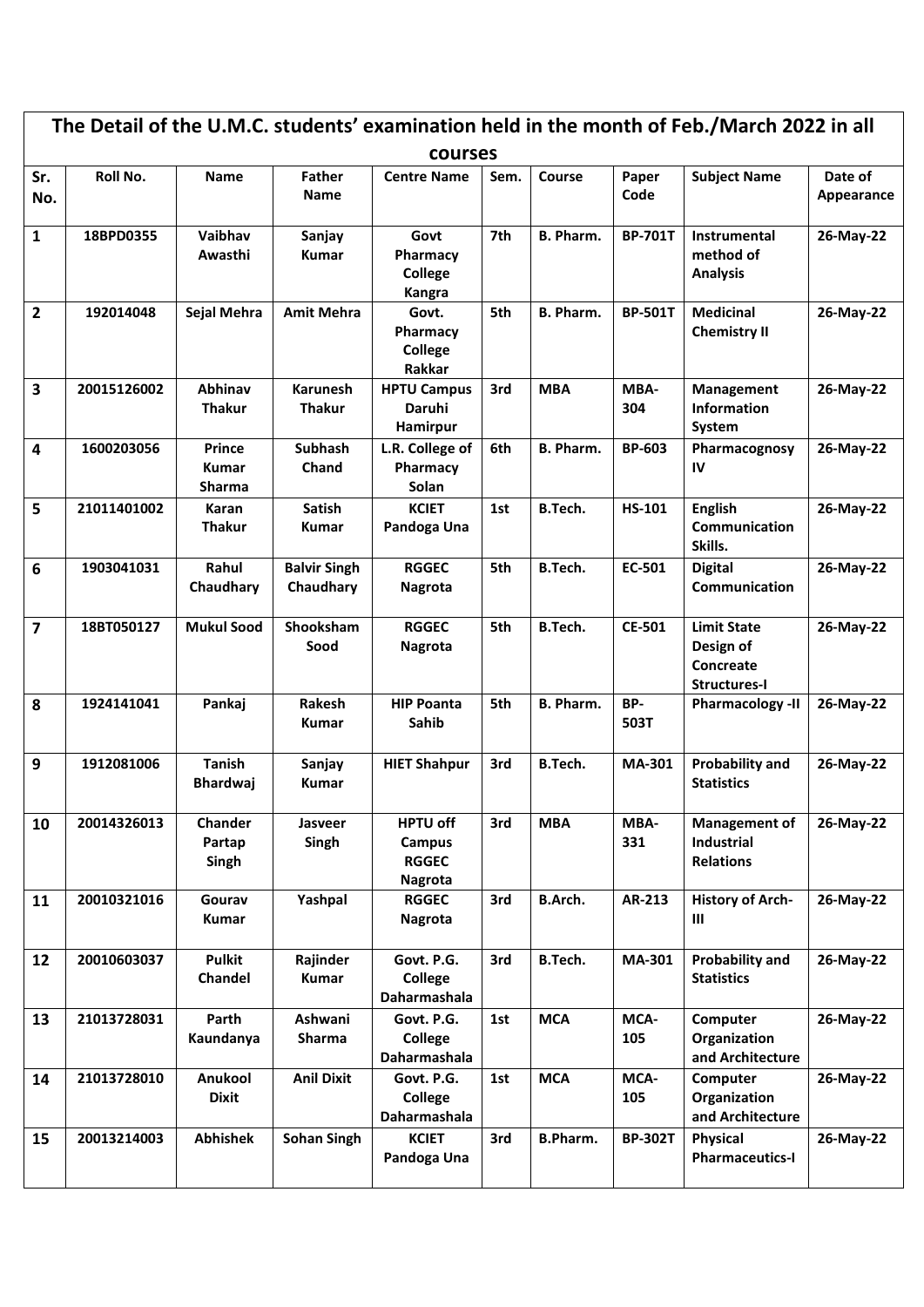| 16 | 1932141042      | Sagar Jyoti                      | <b>Pyare Lal</b>                   | <b>KCIET</b><br>Pandoga Una           | 3rd | <b>B.Pharm.</b> | <b>BP-302T</b>      | Physical<br><b>Pharmaceutics-I</b>                 | 26-May-22 |
|----|-----------------|----------------------------------|------------------------------------|---------------------------------------|-----|-----------------|---------------------|----------------------------------------------------|-----------|
| 17 | 1604603001      | <b>Abhishek</b><br><b>Sharma</b> | Raj Kumar                          | L.R. College of<br>Pharmacy<br>Solan  | 2nd | <b>B.Pharm.</b> | <b>BP-201</b>       | Pharmaceutical<br><b>Chemistry-II</b>              | 26-May-22 |
| 18 | 1905051058      | <b>Sidhant</b><br><b>Dixit</b>   | <b>Santosh</b><br>Dixit            | <b>RGGEC</b><br><b>Nagrota</b>        | 5th | B.Tech.         | EE-503              | <b>Electrical Power</b><br>Generation              | 26-May-22 |
| 19 | 1903061010      | Ashish<br><b>Kumar</b>           | <b>Sudhir Singh</b>                | <b>RGGEC</b><br>Nagrota               | 5th | B.Tech.         | <b>ME-503</b>       | <b>Mechanical</b><br><b>Engineering</b>            | 26-May-22 |
| 20 | 1903011010      | Akshul<br>Goswami                | <b>Anish Kumar</b>                 | <b>RGGEC</b><br><b>Nagrota</b>        | 5th | <b>B.Tech.</b>  | <b>CE-503</b>       | Geotechnical<br><b>Engineering-II</b>              | 26-May-22 |
| 21 | 1903011023      | <b>Harsh</b>                     | Manoj<br>Kumar                     | <b>RGGEC</b><br><b>Nagrota</b>        | 5th | B.Tech.         | <b>CE-503</b>       | Geotechnical<br><b>Engineering-II</b>              | 26-May-22 |
| 22 | 1903011062      | Yamini<br>marol                  | Rakesh<br><b>Kumar</b><br>Marol    | <b>RGGEC</b><br><b>Nagrota</b>        | 5th | B.Tech.         | <b>CE-503</b>       | Geotechnical<br><b>Engineering-II</b>              | 26-May-22 |
| 23 | 1905011037      | Parshant                         | parkash<br>Chand                   | <b>RGGEC</b><br><b>Nagrota</b>        | 5th | B.Tech.         | <b>CE-503</b>       | Geotechnical<br><b>Engineering-II</b>              | 26-May-22 |
| 24 | BT301138        | Sahil Dogra                      | Pawan<br><b>Kumar</b>              | <b>RGGEC</b><br><b>Nagrota</b>        | 5th | B.Tech.         | <b>CE-312</b>       | Design of<br>Concrete<br><b>Structures</b>         | 26-May-22 |
| 25 | 21014322001     | <b>Aniket</b>                    | Joginder<br>Kumar                  | <b>RGGEC</b><br><b>Nagrota</b>        | 1st | <b>BHMCT</b>    | <b>BHMC-</b><br>107 | <b>Foundation</b><br>course in front<br>office     | 26-May-22 |
| 26 | <b>BTL 3047</b> | Suraj Kumar                      | <b>Shiv Kumar</b>                  | <b>RGGEC</b><br><b>Nagrota</b>        | 5th | B.Tech.         | EC-311              | Microprocessor<br>Theory and<br><b>Application</b> | 26-May-22 |
| 27 | 1906031056      | <b>Vishal</b>                    | Sarwan<br>Kumar                    | Govt. P.G.<br>College<br>Daharmashala | 5th | B.Tech.         | <b>CS-503</b>       | Computer<br><b>Graphics</b>                        | 26-May-22 |
| 28 | 20011814041     | Rajat<br>Rathore                 | Rajinder<br>Kumar<br>Rathore       | <b>GPC Kangra</b>                     | 3rd | <b>B.Pharm.</b> | <b>BP-304T</b>      | Pharmaceutical<br><b>Engineering</b>               | 27-May-22 |
| 29 | 20010321037     | <b>Vishal</b><br><b>Thakur</b>   | Sanjeev<br><b>Kumar</b>            | <b>RGGEC</b><br>Nagrota               | 3rd | B.Arch.         | AR-215              | Structural<br>Design -II                           | 27-May-22 |
| 30 | 20010321038     | Vivran<br><b>Thakur</b>          | Virender<br>Singh<br><b>Thakur</b> | <b>RGGEC</b><br><b>Nagrota</b>        | 3rd | <b>B.Arch.</b>  | AR-215              | Structural<br>Design -II                           | 27-May-22 |
| 31 | 20010321030     | Shubham<br>Kaushal               | <b>Mohinder</b><br>Singh           | <b>RGGEC</b><br>Nagrota               | 3rd | <b>B.Arch.</b>  | AR-215              | Structural<br>Design -II                           | 27-May-22 |
| 32 | 20010321027     | Sakshi                           | <b>Bishan Dass</b>                 | <b>RGGEC</b><br><b>Nagrota</b>        | 3rd | B.Arch.         | AR-215              | Structural<br>Design -II                           | 27-May-22 |
| 33 | 20010321039     | Yamini                           | <b>Thakur Dass</b>                 | <b>RGGEC</b><br><b>Nagrota</b>        | 3rd | <b>B.Arch.</b>  | AR-215              | <b>Structural</b><br>Design -II                    | 27-May-22 |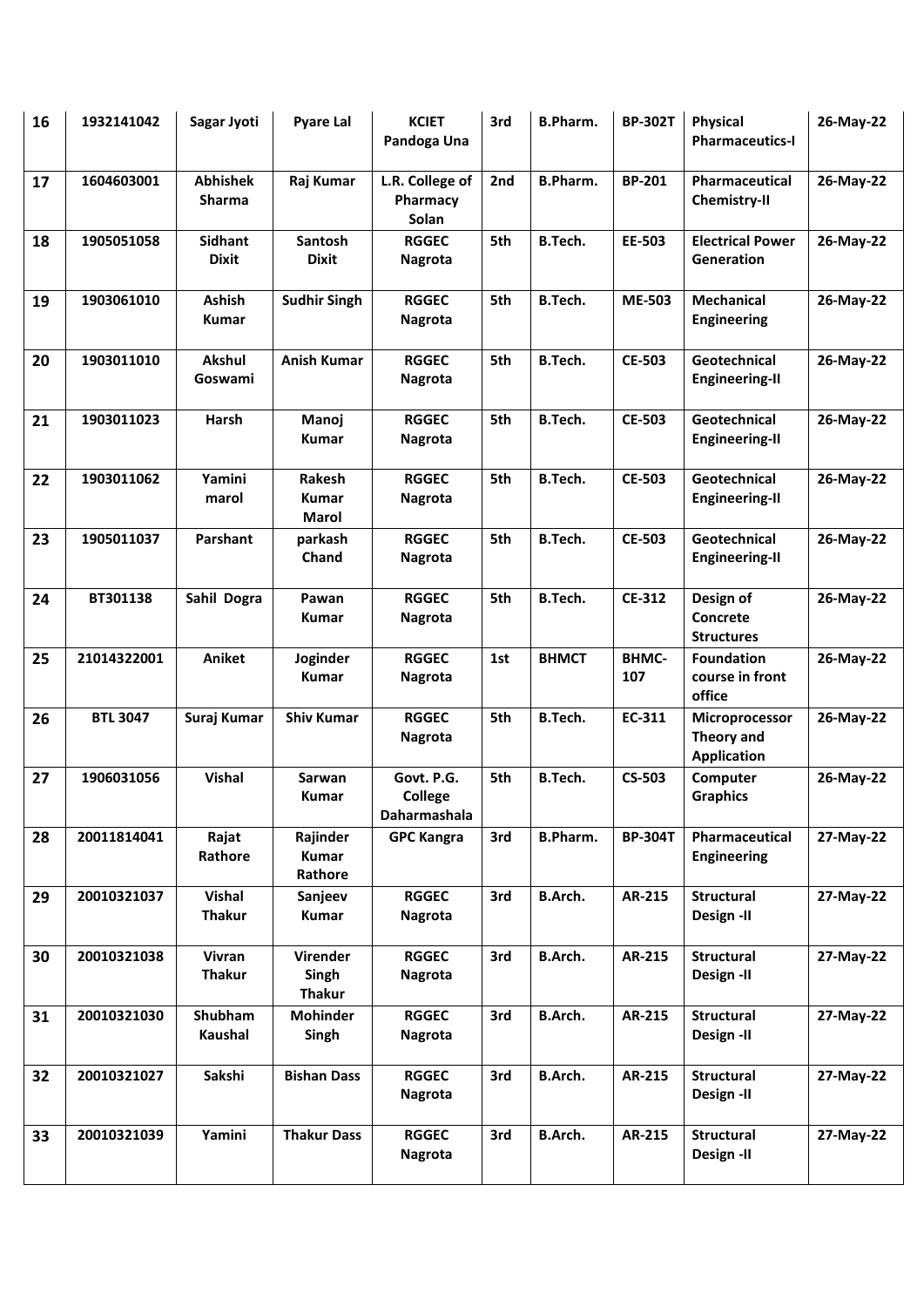| 34 | 20010321035  | <b>Upender</b><br>Pathania  | <b>Dinesh</b><br>Pathania | <b>RGGEC</b><br>Nagrota               | 3rd | B.Arch.        | AR-215        | <b>Structural</b><br>Design -II                              | 27-May-22 |
|----|--------------|-----------------------------|---------------------------|---------------------------------------|-----|----------------|---------------|--------------------------------------------------------------|-----------|
| 35 | 20010321008  | <b>Arudit</b>               | <b>Kamal Kant</b>         | <b>RGGEC</b><br>Nagrota               | 3rd | <b>B.Arch.</b> | AR-215        | <b>Structural</b><br>Design -II                              | 27-May-22 |
| 36 | 20010305062  | Yashpal<br><b>Dogra</b>     | Rajinder<br><b>Kumar</b>  | <b>RGGEC</b><br><b>Nagrota</b>        | 3rd | B.Tech.        | EE-302        | <b>Power</b><br><b>Electronics-I</b>                         | 27-May-22 |
| 37 | 1903051038   | Radhika<br>Walia            | Ramesh<br>kumar           | <b>RGGEC</b><br><b>Nagrota</b>        | 5th | B.Tech.        | <b>EE-504</b> | <b>High Voltage</b><br><b>Engineering</b>                    | 27-May-22 |
| 38 | 21010301041  | <b>Nirmal</b><br>Singh      | <b>Amrik Singh</b>        | <b>RGGEC</b><br><b>Nagrota</b>        | 1st | B.Tech.        | PH-101        | <b>Engineering</b><br><b>Physics</b>                         | 27-May-22 |
| 39 | 21010305007  | Amit                        | <b>Shesh Ram</b>          | <b>RGGEC</b><br>Nagrota               | 1st | B.Tech.        | CH-101        | <b>Engineering</b><br>Chemistry                              | 27-May-22 |
| 40 | 21010901009  | Karan<br>Sharma             | Khem Raj                  | <b>T.R.M.I.E.T</b><br>Mandi           | 1st | B.Tech.        | CS-101        | Computer<br>fundamentals &<br><b>Programming In</b><br>$C++$ | 27-May-22 |
| 41 | 1906031006   | Aman<br>Sharma              | Sandeep<br><b>Sharma</b>  | Govt. P.G.<br>College<br>Daharmashala | 5th | B.Tech.        | <b>CS-505</b> | <b>Software</b><br><b>Engineering</b>                        | 27-May-22 |
| 42 | 20010305003  | <b>Abhay Pal</b><br>Guleria | Ajay Kumar                | <b>RGGEC</b><br>Nagrota               | 3rd | <b>B.Tech.</b> | EC-303        | <b>Network</b><br><b>Analysis &amp;</b><br><b>Synthesis</b>  | 27-May-22 |
| 43 | 14BTL5020698 | Avidit<br><b>Sharma</b>     | Vijay Kumar<br>Sharma     | <b>RGGEC</b><br><b>Nagrota</b>        | 8th | B.Tech.        | <b>ME-422</b> | <b>Computer Aided</b><br>Design and<br><b>Manufacturing</b>  | 27-May-22 |
| 44 | 18BT030122   | <b>Karan</b><br>Kaundel     | Sanjay<br>Kumar           | <b>RGGEC</b><br><b>Nagrota</b>        | 3rd | <b>B.Tech.</b> | <b>CE-303</b> | <b>Engineering</b><br>Surveying-I                            | 27-May-22 |
| 45 | 20010301033  | Pranav<br><b>Bhardwaj</b>   | Provesh<br>Sharma         | <b>RGGEC</b><br>Nagrota               | 3rd | <b>B.Tech.</b> | <b>CE-303</b> | <b>Engineering</b><br>Surveying-I                            | 27-May-22 |
| 46 | 20010301033  | Pranav<br><b>Bhardwaj</b>   | Provesh<br>Sharma         | <b>RGGEC</b><br><b>Nagrota</b>        | 3rd | B.Tech.        | <b>CE-302</b> | <b>Mechanics of</b><br>Fluids-I                              | 27-May-22 |
| 47 | 20021301003  | Om Prakash                  | khatri Ram                | <b>HIET Kala</b><br>Amb.              | 5th | B.Tech.        | <b>CE-506</b> | Transportation<br><b>Engineering -I</b>                      | 27-May-22 |
| 48 | 1913051004   | kartik<br>Panwar            | <b>Dhanbir</b><br>Singh   | <b>HIET Kala</b><br>Amb.              | 5th | <b>B.Tech.</b> | EE-506        | <b>Flexible AC</b><br>Transmission<br>System                 | 27-May-22 |
| 49 | 1913051006   | Mohd.<br>Haneef             | <b>Shaheed</b><br>Hasan   | <b>HIET Kala</b><br>Amb.              | 5th | B.Tech.        | EE-506        | <b>Flexible AC</b><br>Transmission<br>System                 | 27-May-22 |
| 50 | 1913051006   | Mohd.<br>Haneef             | <b>Shaheed</b><br>Hasan   | <b>HIET Kala</b><br>Amb.              | 5th | B.Tech.        | EE-503        | <b>Electrical Power</b><br>Generation                        | 27-May-22 |